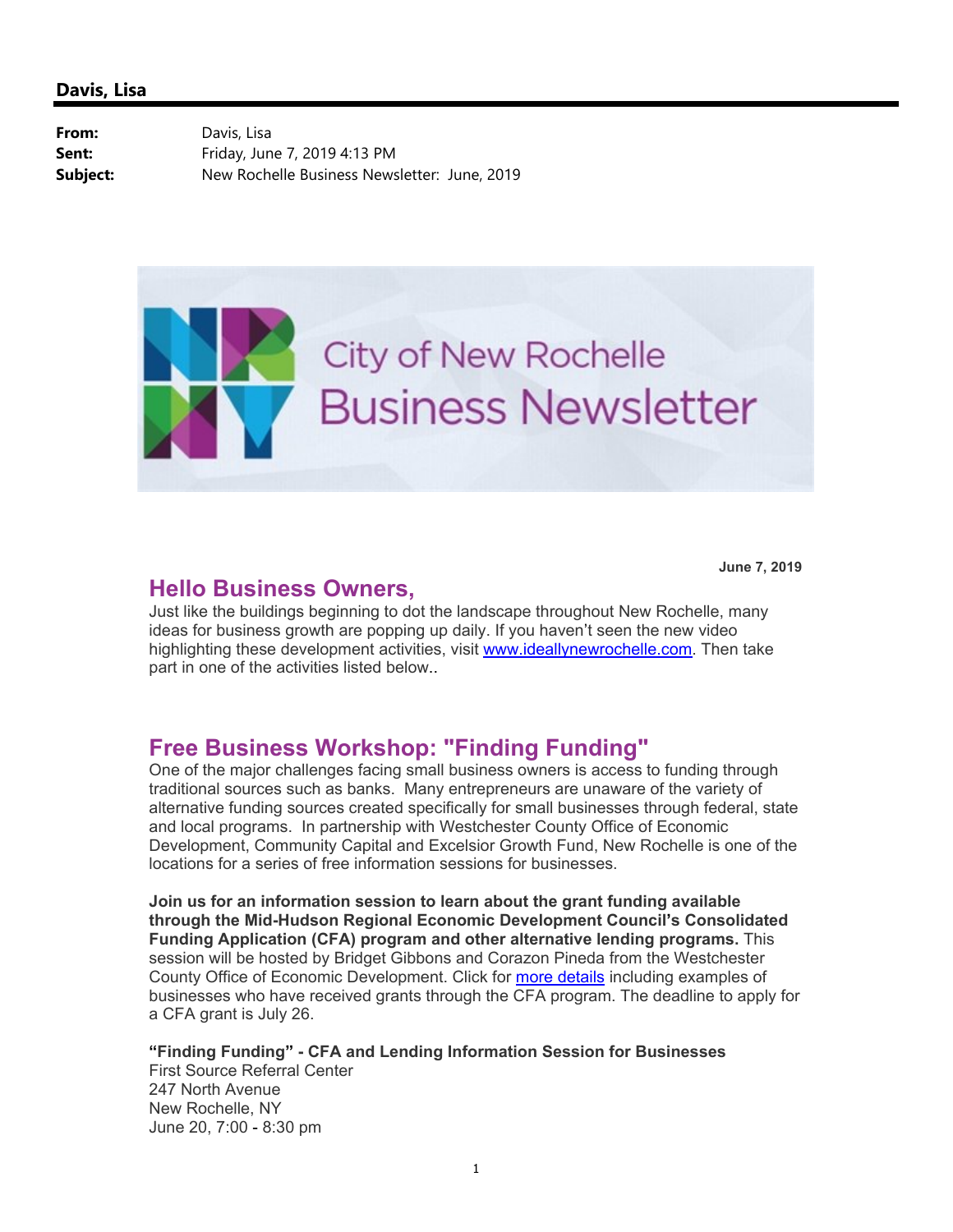Parking available at meters, in the New Roc garage or in the public lot behind CVS on North Ave.

Additionally, at the session in New Rochelle representatives from Community Capital and Excelsior Growth Fund will inform business owners about other grant and alternative lending programs (CDFI/SBA) that can be possible options for accessing capital. One such program is Empire State Development's Metropolitan Economic Revitalization Fund ("MERF") which provides loans to small businesses located within the underserved communities of Mount Vernon, New Rochelle, Yonkers and parts of Nassau County.

Please RSVP to EconomicDevelopment@Westchestergov.com to attend the workshop on June 20th.



**Job Fair** Looking for Employees?

New Rochelle has a job training and placement center to help place New Rochelle residents into jobs. As a

business owner, you can work with the First Source Referral Center to help find prescreened employees for a variety of roles. First Source is planning a job fair on **June 28** and is looking for businesses who need employees. If you want to host a table at the job fair to find new candidates, please contact Nick Rosa at First Source at 914-365-2454.

First Source can also provide employee referrals at any time using their "job request" form. Contact First Source for more information or drop by 247 North Ave. in New Rochelle.

See [photos](https://www.newrochelleny.com/gallery.aspx?AID=158) from the last job fair



#### **Street Fair**

Vendors and sponsors are wanted for the New Rochelle Street Fair. This annual event draws thousands of people for fun, food and shopping. The Street Fair is scheduled for Sunday, September 8th from 11 am to 5pm and has been moved to the area surrounding City Hall. Click [here](https://www.newrochelleny.com/995/New-Rochelle-Street-Fair) to download an application.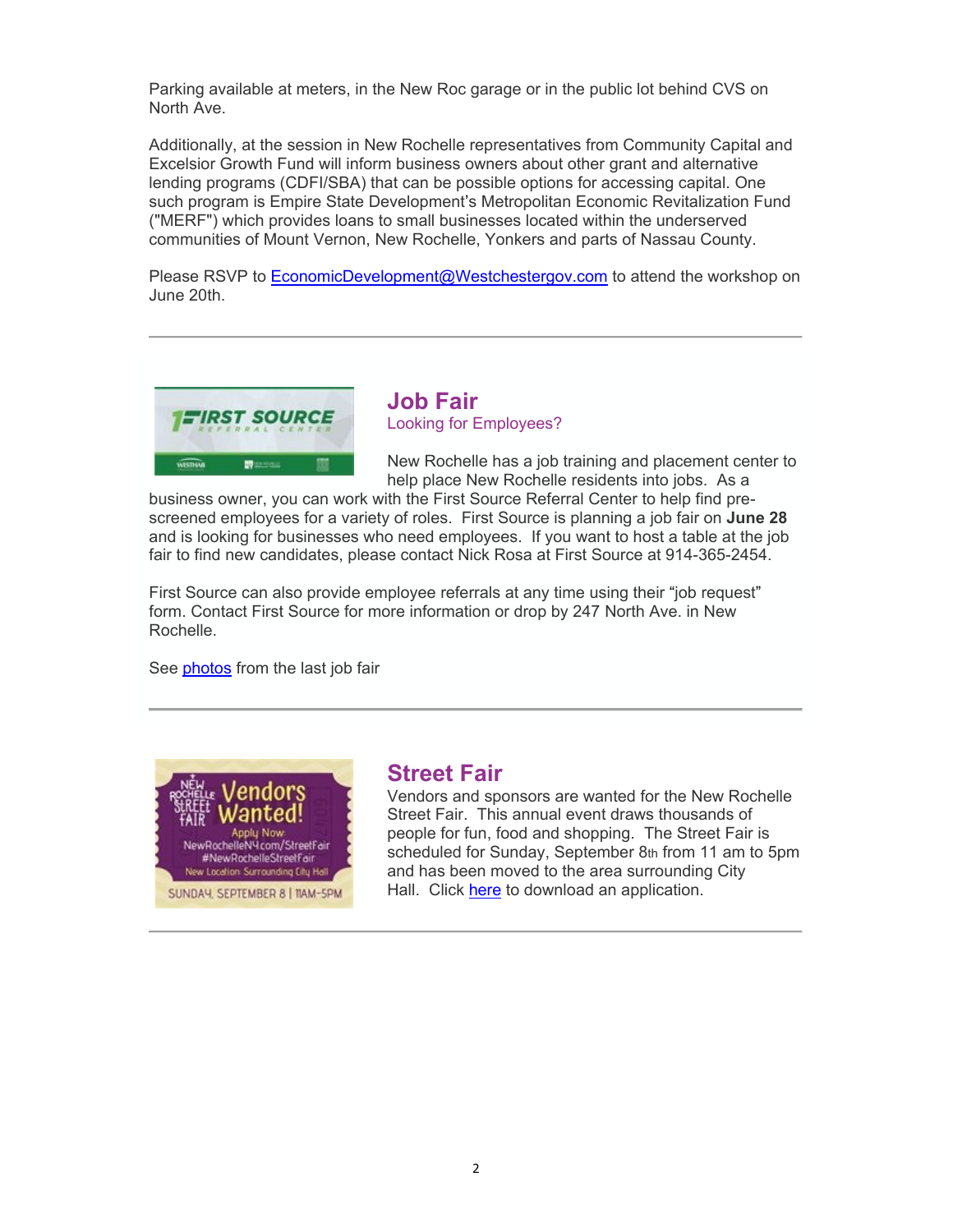

# **Sidewalk Cafes and Planters Permits**

**REMINDER:** GET A PERMIT BEFORE YOU PLACE SEATING OR ANY OTHER ITEM ON THE **SIDEWALK** 

Dining establishments: If you want to create a seating area on public property, then you apply for a *Sidewalk Cafe* permit. We have a new system this year so you will need to create a new login using the same email

address you registered with in the past (if you previously had a sidewalk cafe) Include all the components of the café (tables, chairs, planters, rails, umbrellas..) in the application and drawing. You will need to provide a drawing with dimensions, insurance listing the City of New Rochelle as additional insured and pay the annual fee. Apply [here](https://newrochelleny.com/1468/Sidewalk-Cafe-Permits) for your annual permit.

If the seating is on private property, you need a one-time *Outdoor Dining* permit. If you don't already have one on file, you can apply for a Building Permit for Outdoor Dining [here](https://epropertyportal.com/). You will need an architectural drawing of the space including amount of seating, means of egress and any other items in the dining area, plus insurance.

The city encourages *planters or other sidewalk furnishings* to beautify storefronts but placing these items on public property requires a one-time permit. With the change to the new system, some applicants who previously applied will be receiving notifications that payment is required so the permits can be issued. New applicants should apply [here](https://epropertyportal.com/) and create a new login on the system to complete the application process. These items must be reviewed by the Municipal Arts Commission before a permit is issued.

### **Business Workshop: Barter as a Business Solution**

The New Rochelle Chamber of Commerce is offering a workshop open to all businesses and free to members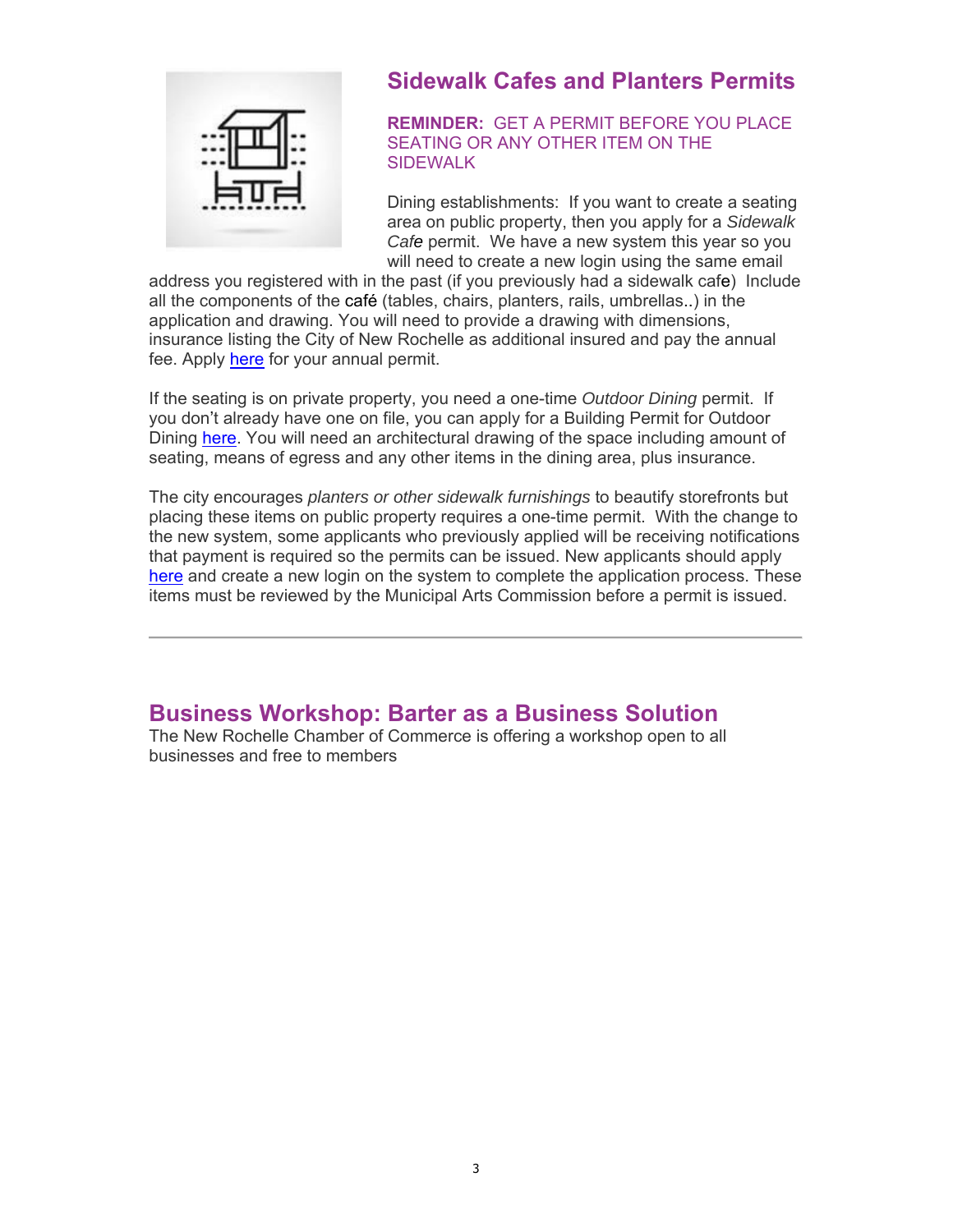

# **ConEd**

Conditions permitting, ConEd will continue working along Main St. heading south from Harrison St. Traffic and parking will be affected intermittently. Please contact ConEd with any questions or concerns.

# **New Westchester County Legislation Banning Polystyrene Containers**

New County legislation has been approved that will ban the use of polystyrene (including Styrofoam) for food service, mobile food vendors and retail stores in Westchester. The policy was recently approved although dates for implementation have not yet been published. Please plan ahead for your business to remove this type of packaging. [More details.](https://www.westchesterlegislators.com/newsroom/3035-board-votes-to-regulate-polystyrene-foam-food-containers)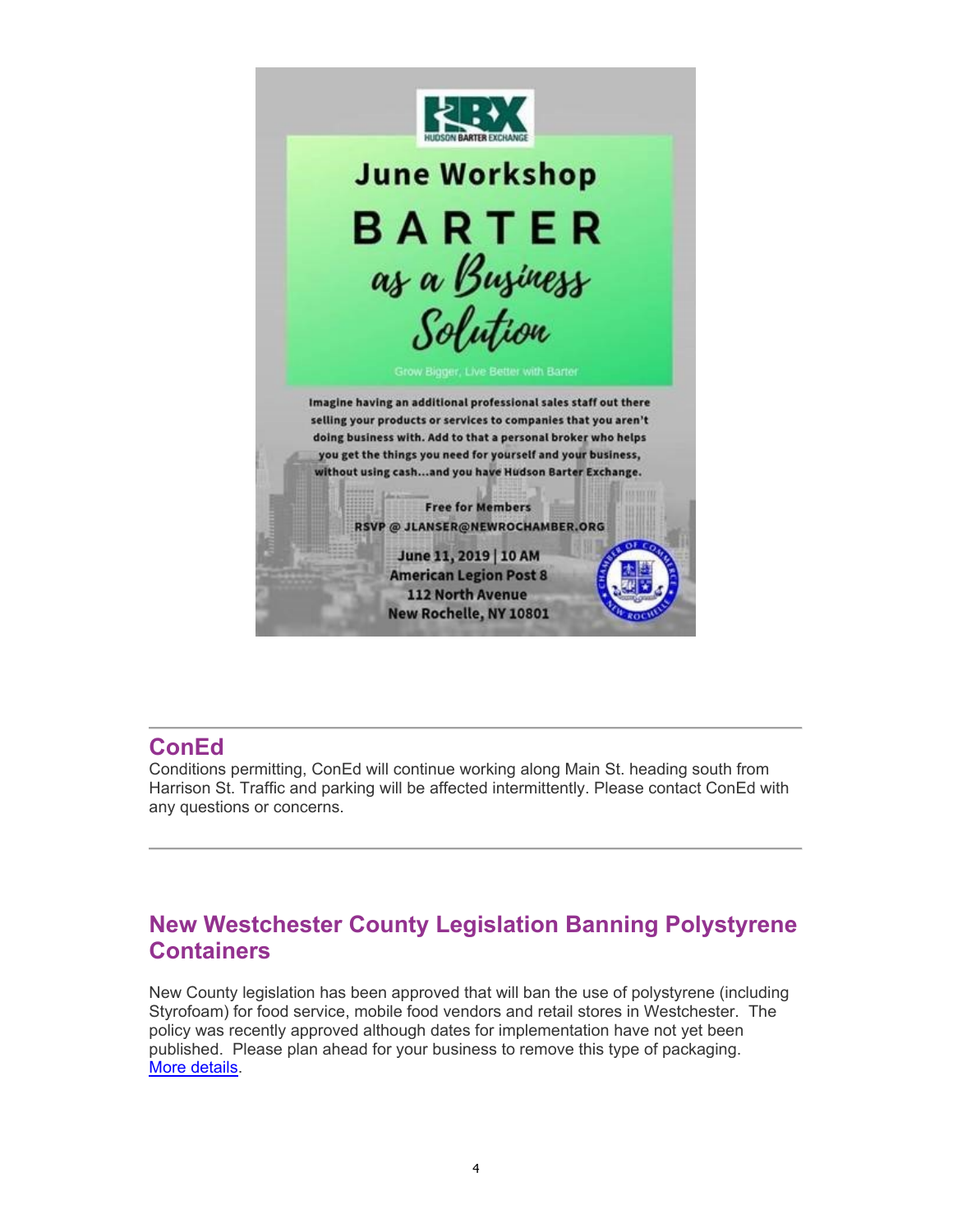The proposed law will prohibit food service vendors, mobile food commissary and retail stores from possessing, selling or offering any food service ware that consist of expanded polystyrene. This includes containers, bowls, plates, trays, cups, and other like items that are sold for one-time use for prepared foods, including service wares for takeout foods or leftovers from partially consumed meals prepared by food service vendors. Food service vendors include any restaurant, cafe, store, shop, sales outlet, cafeteria, temporary food service, food truck, vending truck, vending cart or other establishment including a grocery store or delicatessen that sells, serves or gives prepared food or sells food service wares to the consumer. Mobile Food Commissary shall mean any facility which provides services to food service vendors that are located in or is a pushcart, stand or vehicle, including but not limited to: access to potable water, waste water and refuse disposal, the provision of supplies for food service, storage for food and supplies, or commercial cooking facilities. Retail Store is a retail or wholesale establishment other than a food service vendor which sells consumer commodities at retail, which store is not primarily engaged in the sale of food for consumption on the premises.

# **Grand Openings**



## **Marina di Calabria**

Marina Di Calabria, conveniently located overlooking the Long Island Sound, delivers a vibrant experience to customers who are passionate in sharing wine, music, and culinary arts.

Located at Wright Island Marina at 290 Drake Ave.



### **Lash Out Loud**

On May 10, the Mayor and the Chamber of Commerce welcomed Lash Out Loud to 384 North Ave. Opened by New Rochelle residents, Lash Out Loud is a brand new beauty salon in New Rochelle that prides themselves on offering eyelash extensions, makeup application, and full body waxing.



#### **Krave**

Chyrisse Crisp, former owner of A Place 2 Go, and her team have brought Westchester an exciting new Caribbean/American Southern restaurant loaded with colorful, comforting dishes from the islands called KRAVE: A New York Eatery. KRAVE, New Rochelle's newest addition to the already vibrant dining scene, boasts a long sparkling bar/lounge area leading into the dining room, a dramatically glass enclosed part which allows for banquet seating. The Mayor and Chamber of Commerce cut the ceremonial ribbon at Krave on May 17.